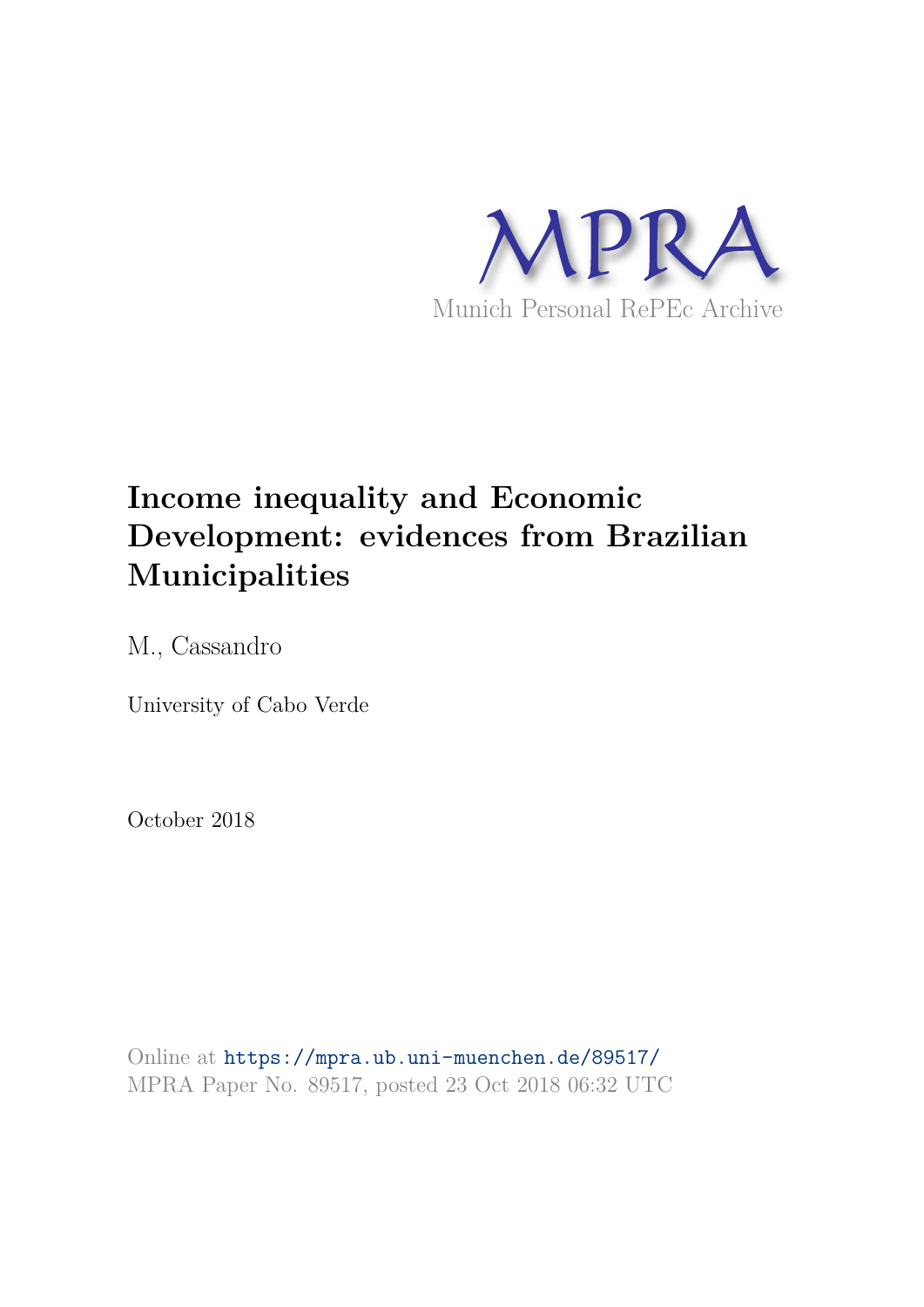# Income inequality and Economic Development: evidences from Brazilian Municipalities

by

## Cassandro M.

School of Business and Governance University of Cabo Verde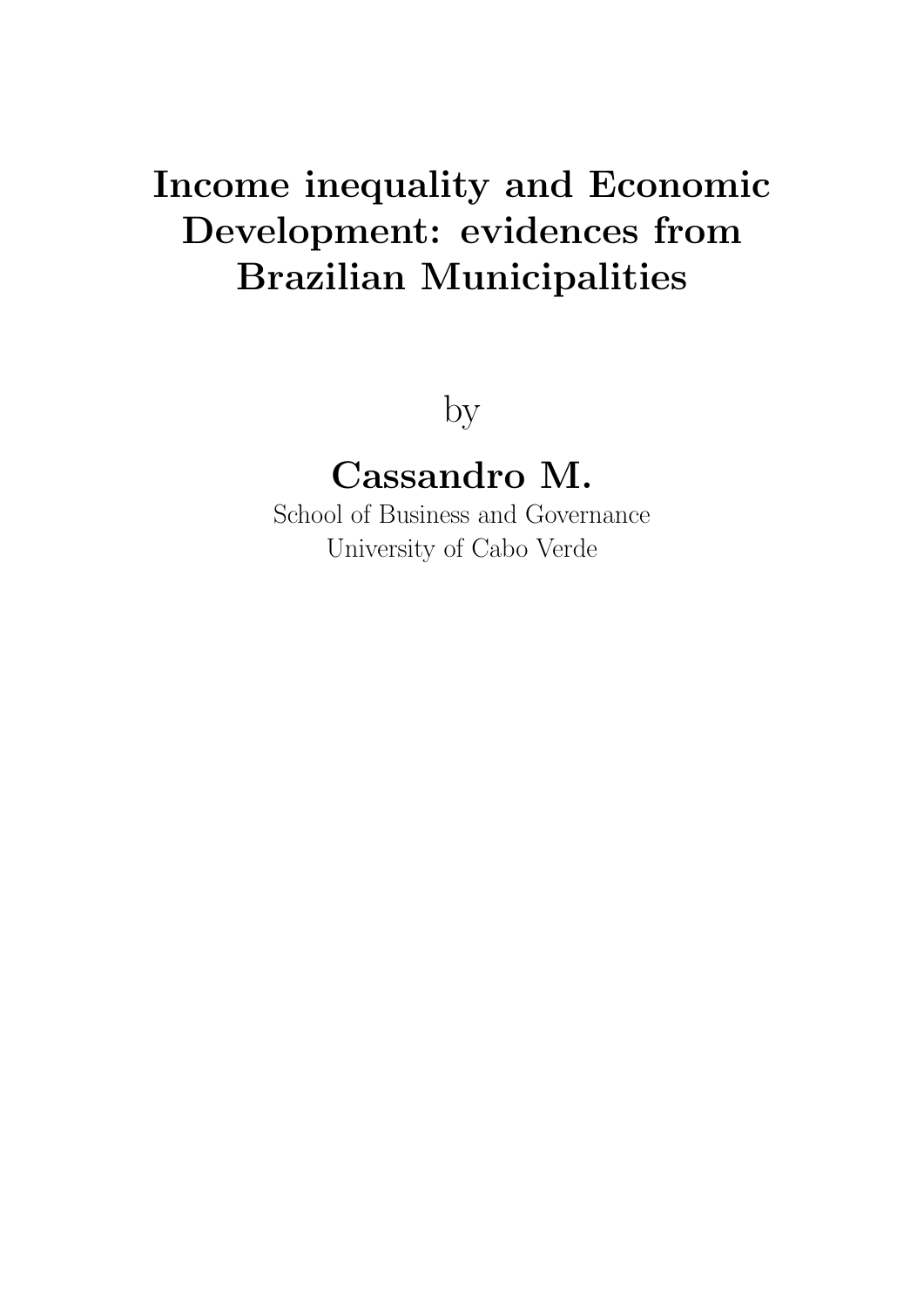### 1 Introduction

The relationship between economic development and income inequality has been widely discussed in literature. Kuznets (1955) initially argued that income inequality increases at an early stage of economic development while a country is developing and reaches a peak at a certain point. After this turning point, income inequality declines at advanced stages of economic development. There is a set of empirical research on the Kuznet curve, for instance, Dollar and Aart (2000), Thorton (2001), List Gallet (1999), and finally Mendes Adesida (2013).

Currently, Brazil, which is headed by the President Michel Temer, is facing a huge economic and political crisis. According with updated projections, the real GDP decreased 3.77% in 2015 and 3.5% in 2016. The economy is trying to recover from the two years of recessions, with a growth of 0.98% in 2017 and projected growth of 2.5% for 2018. During the last years a set of corruption cases have been reported in the media, which promoted a set of public manifestation across the country. In this scenario, a lot of political individuals have been prosecuted and convicted for corruption, including the former president Luiz Inácio Lula da Silva who was convicted for corruption and money laundering. During the last decade, a set of social policies have been implemented in order mitigate the problem of poverty across Brazil, for instance, the Program Bolsa Escola, the Program Bolsa Familia, among others. There are several criticisms related with the social programs implemented by the former President Lula da Silva. Data shows that these social projects have been lifting millions of peoples out of the poverty, however income inequality remains a huge social problem in Brazil. Hence, in this context, is important to investigate, with statistical data, the income inequality at the municipalities.Regarding Brazil, just a few empirical work have been developed in this subject, for instance, Jacinto et al. (2009) developed this research, at municipal level, by using panel data methodology. Additionally, some others papers have looked for national empirical evidences, for instance, Barros Gomes (2008), Taques Piza (2010), and Figueiredo et al. (2011).

The present note aims to improve the empirical debate on the Kuznets curve for Brazil. Regarding Brazilian literature, our paper depart from the earlier works in two major ways: most of the cited papers used parametric models, and as we know parametric models may produce biased and inconsistent estimates if the model is wrong specified. We used a non-parametric method, namely the Generalized Additive Model (GAM), which allows a more flexible approach to the specification of the model. Moreover, parametric models were also used for benchmarking- we used nonparametric specification test to verify the accuracy of such models. The best parametric model suggest an inverted Nshaped relationship between inequality and development, and the non-parametric model suggest a U-shape relationship between both.Our results confirms the supremacy of the non-parametric method over the parametric one.

Our second contribution is related with the data. In order to perform the empirical research, we used the new data available on municipal inequality released by the Altas do Desenvolvimento Humano no Brasil 2013(PNUD).

Beyond the introduction, this paper is organized as follows: In the second section, the data set used is presented. The econometric methodology is briefly outlined in section three, and empirical results are presented in the section four. Concluding remarks are presented in fifth section.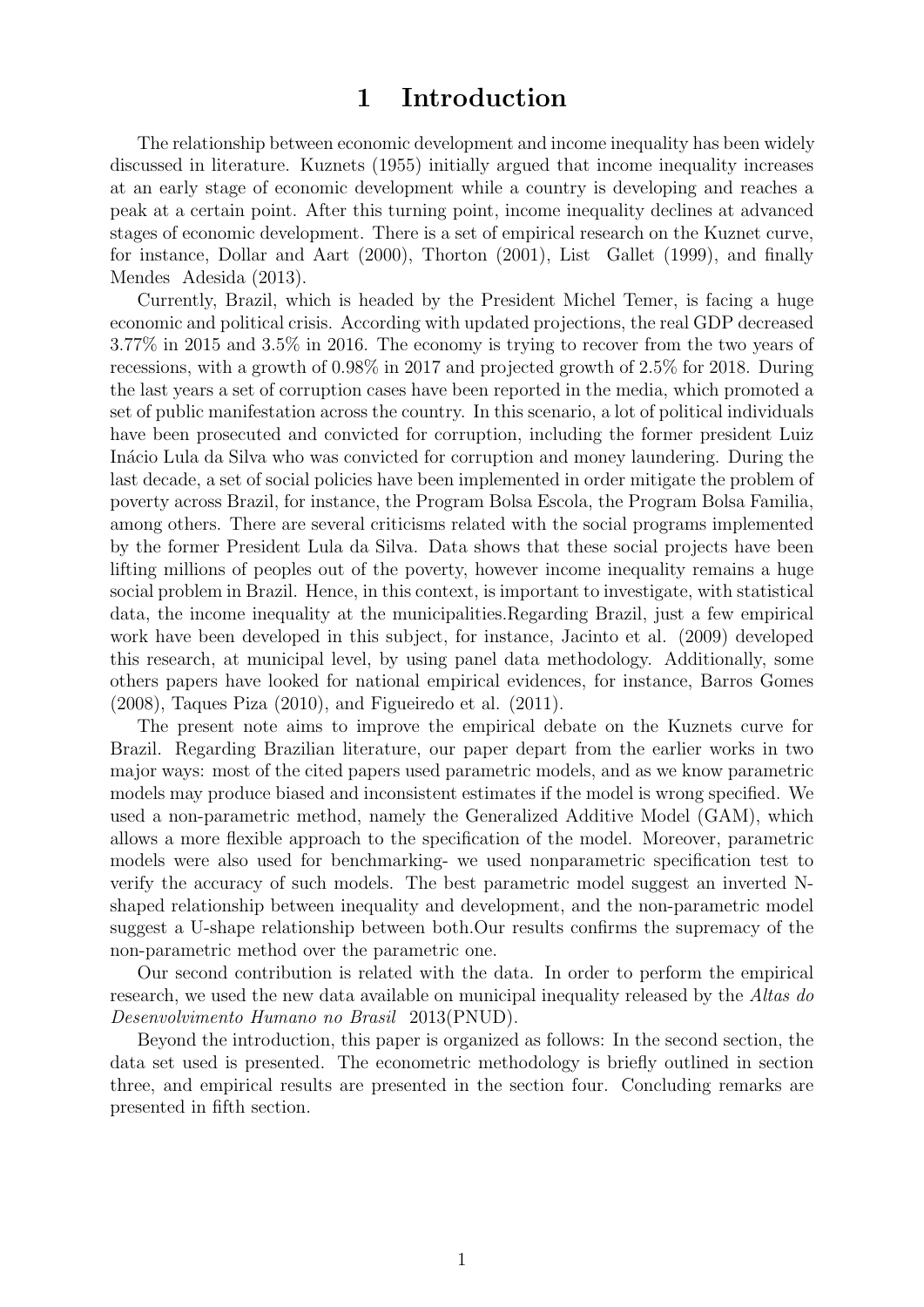### 2 The Data

We used the most recent data available on municipal inequality in Brazil. The data used in this study were obtained from the platform *Altas de Desenvolvimento Humano* dos Municipios, which was published by the PNUD-Brazil (2013). We used cross-section data from 5,566 Brazilian municipalities. Following others paper in the literature, the municipal nominal GDP per capita was used as a proxy for economic development. We used the Gini index as a proxy for income inequality.

#### 3 The Econometric Methodology

Several empirical papers have used parametric methods to test the Kuznets curve. As we know these procedures may provide biased and inconsistent estimates if the model is wrongly specified. Hence, we decided to use a more flexible econometric models, namely the Generalized Additive Model (GAM). Moreover, in order to verify the performance of the two methodologies, we used non-parametric specification test.

We used pooled-OLS estimator in the following parametric models:

$$
gini = \beta_1 + \beta_2 gdp + \epsilon_i \tag{1}
$$

$$
gini = \beta_1 + \beta_2 gdp + \beta_3 gdp^2 + \epsilon_i \tag{2}
$$

$$
gini = \beta_1 + \beta_2 gdp + \beta_3 gdp^2 + \beta_4 gdp^3 + \epsilon_i \tag{3}
$$

Where Gini represents the Gini index and gdp represents the GDP *per capita*. To ensure robust estimates, we used robust-White standard errors. Moreover, in order to verify the robustness of the parametric estimates, we used a nonparametric test, which was developed by Hsiao, Li and Racine (2007).

As aforementioned, in our empirical research we also used a nonparametric regression to obtain the relationship between income inequality and economic development. Suppose the following equation:

$$
y_i = f(x_{i1}) + f(x_{i2}) + f(x_{i3}) + \dots + f(x_{in}) + \epsilon_i
$$
\n<sup>(4)</sup>

Where y is the dependent variable,  $x_i$  are the n covariates in the model, and  $\epsilon_i \sim \mathcal{N}(0, \sigma^2)$ . The function f(.) shows the partial effects of that a specific covariate in the dependent variable. In many empirical studies on Kuznets curve, authors use many types of controls, namely, education, mortality index, country openness, etc. We did not include these controls in our estimations. However, it is known, in the literature, that these variables have a direct impact on GDP *per capita*. Hence, in practical sense, the loss, for not including these covariates in our model, is minimum, i.e., we opted for a more parsimonious model.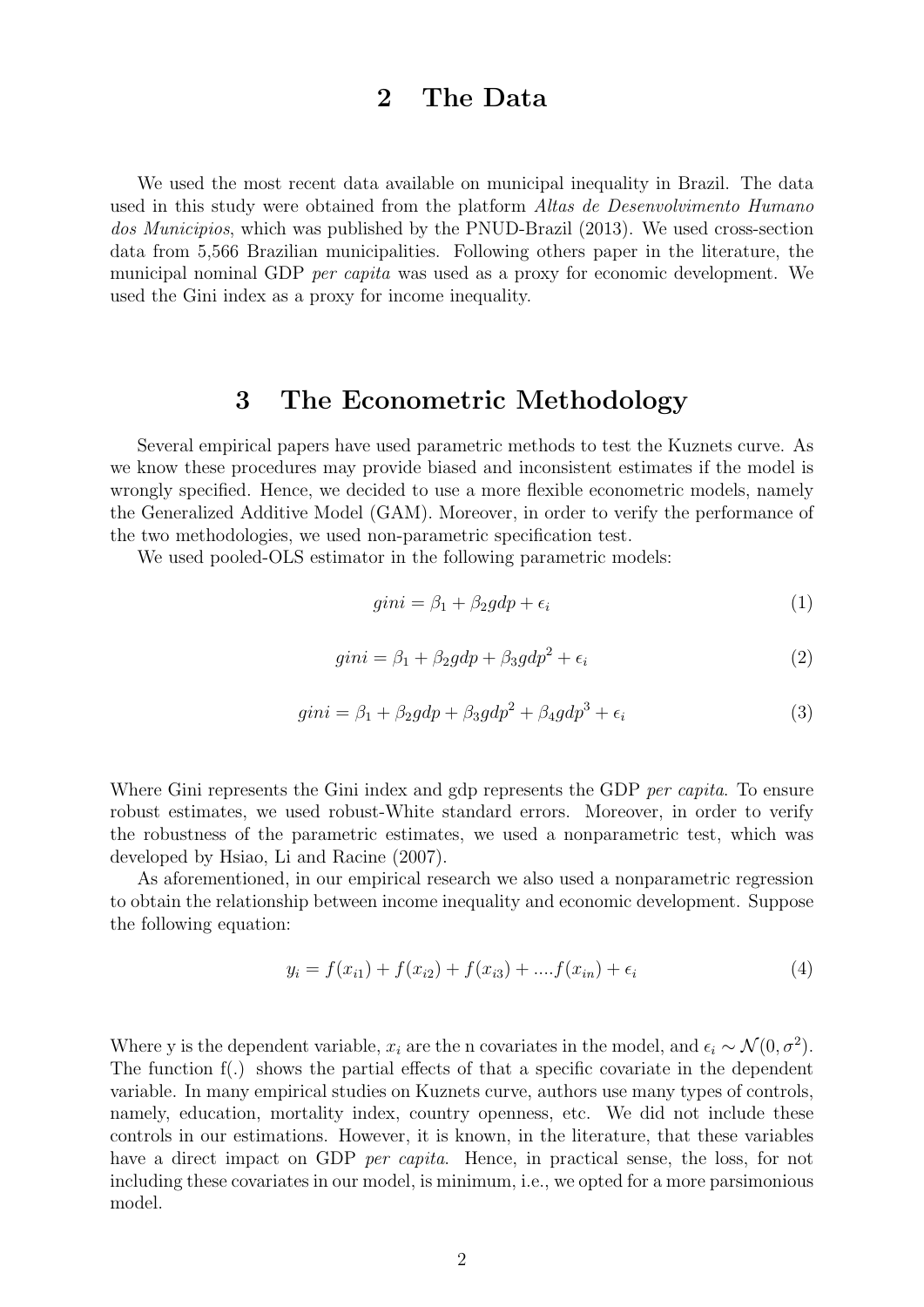In our model there is just one explanatory variable, hence the relationship can be written as:

$$
gini_i = f(gdp_i) + \epsilon_i \tag{5}
$$

In the nonparametric model there is no parameter to be estimated. Instead of parameters, the full function  $f(.)$  is obtained. Hence, the nonparametric approach imposes less restriction on the shape of the relationship between the dependent variable and the covariate.To perform the nonparametric estimation, we used the MGCV package (version 1.8-0, developed by Simons Wood, University of Bath) in the R software.

#### 4 Results

The results from the parametric models are presented in following table:

| Models <sup>1</sup> | Model 1       | Model 2        | Model 3                  |
|---------------------|---------------|----------------|--------------------------|
| gdp                 | $-7.4*10-5**$ | $-03.4*10-4**$ | $-6.\overline{1*10-4**}$ |
| $\text{gdp}^2$      |               | $2.2*10-7**$   | $6.\overline{2*10-7**}$  |
| $\text{gdp}^3$      |               |                | $-1.6*10-10**$           |
| Inverted-U          |               | N <sub>o</sub> |                          |
| N-Shaped            |               |                | N <sub>o</sub>           |
| Inverted N-Shaped   |               |                | Yes                      |
| Adjusted $R^2$      | 0.07          | 0.18           | 0.19                     |
|                     | 5,566         | 5,566          | 5,566                    |

Table 1: Results from the Parametric Model

<sup>1</sup> In order to control for heteroskedasticity, the White-corrected standard errors was used. \*\* significant at 5%.

According to the parametric model 2 there is no inverted U-shape relationship between inequality and economic development. In fact the model suggests just a U-shape function, namely the income inequality decreases at an early stage of economic development while a country is developing and reaches a minimum at a certain point. After this turning point, income inequality rises at advanced stage of economic development.

When we verify the results of the third model (the best model  $(R^2=0.19)$ ), the parametric model illustrates an inverted N-shape relationship between these two variables. This is different from the result found in a recent study on the Sub-Saharan African countries (Mendes and Adesida, 2013).

Notwithstanding the parametric results, in order to verify the robustness of these results, we performed nonparametric specification test.

Let us assume that we want to test whether the parametric model is correctly specified or not. A traditional way to proceed is to form a hypothesis analysis. In such a case, the null and the alternative hypotheses can be written as:

$$
H_0: E[y|x] = m(x, \beta)
$$
\n<sup>(6)</sup>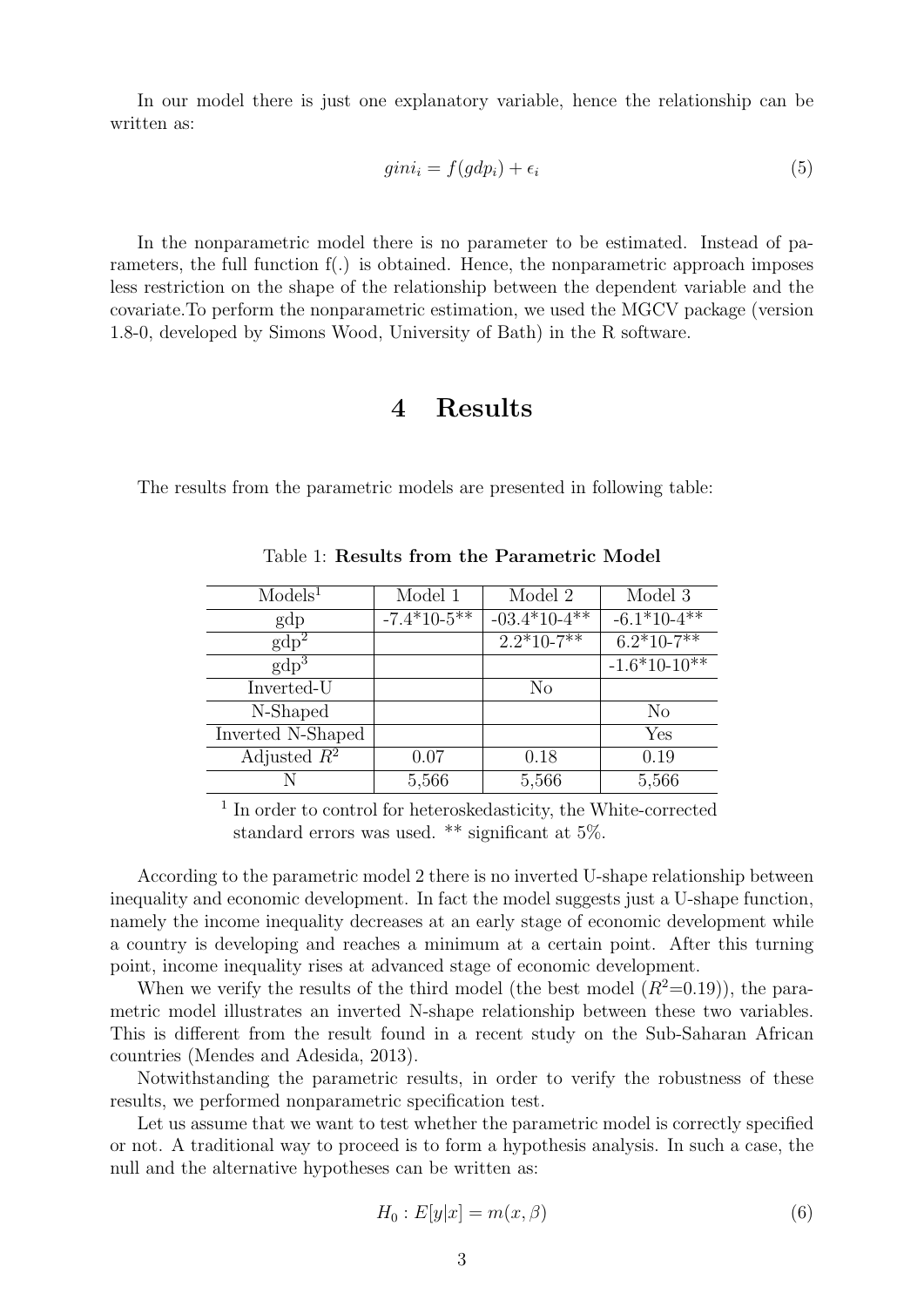$$
H_1: E[y|x] \neq m(x, \beta) \tag{7}
$$

Where  $m(x,\beta)$  is a known function, in which  $\beta$  represents a p x 1 vector of unknown parameters to be estimated.

By applying nonparametric estimation on the null, and using the method of iterated expectations, we obtain the statistic- test proposed by Li and Racine (2008). Under the null hypothesis, bootstrap methods can be used to obtain the distribution of the statistic.

The results of the test are presented in the following table (only the results for the two best parametric models is presented here).

|           |      | $\text{Models}^1$   Jn-Statistic   Wild Bootstrap p-value | Decision                    |
|-----------|------|-----------------------------------------------------------|-----------------------------|
| Model $2$ | 20.2 | 0.000                                                     | Rejects the null at $0.1\%$ |
| Model $3$ | 17.2 | 0.000                                                     | Rejects the null at $0.1\%$ |

Table 2: Nonparametric Specification Test

<sup>1</sup> Null hypothesis=the parametric model is correctly specified.

The results from the nonparametric specification test show that the parametric model is not well specified -therefore, the parameters may be biased. Hence, we decided to use another approach, namely we applied nonparametric regression.

The nonparametric approach gives the general function for the relationship between the dependent variable and the covariates. For the present study, the nonparametric result is presented in the following figure.

#### Figure 1: Gini and GDP per capita<sup>1</sup>



<sup>1</sup> The solid curves and the dashed curves represent the estimated nonparametric functions and 95% pointwise confidence intervals, respectively. Thin plate regression spline was used as the basis for the smooth terms..

Results from the nonparametric regression suggest the existence of an U-shape relationship between income inequality and economic development: at an early stage of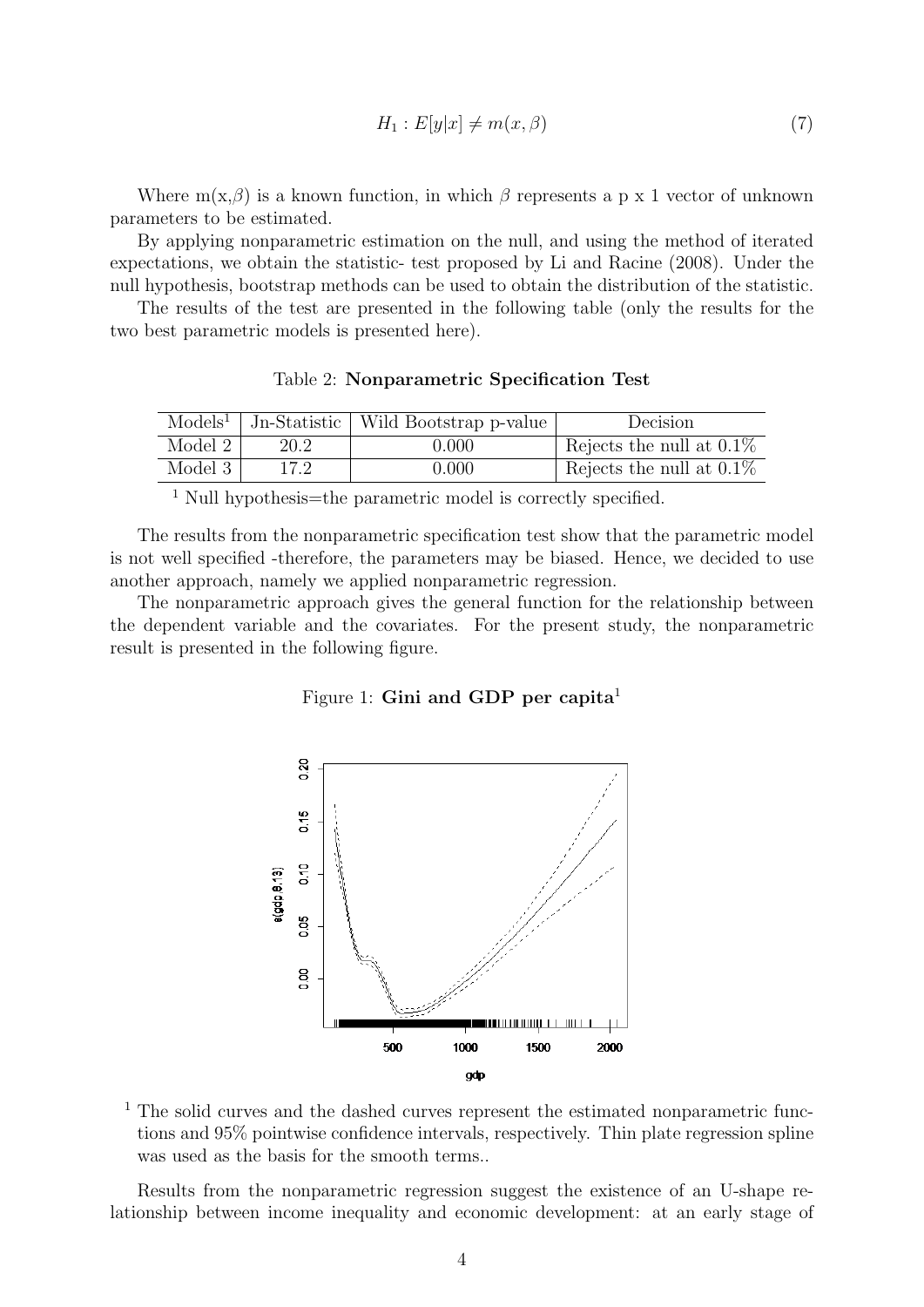economic development, there is a decrease in the income inequality and reaches a minimum at certain point. After this turning point, income inequality rises at advanced stages of economic development. Therefore, according with our results for Brazilian municipalities there is no empirical evidence for the Kuznets curve. The results shows that an increasing income inequality can be observed in more developed municipalities.

The significance test for the nonparametric regression is presented in the following table.

| Table 3: Nonparametric Statistical Significance |  |  |
|-------------------------------------------------|--|--|
|-------------------------------------------------|--|--|

| Models                                 | F-Statistic   P-value   R-square |       |      |
|----------------------------------------|----------------------------------|-------|------|
| $\text{gini=}f(\text{gdp per capita})$ | 168.5                            | 0.000 | 0.21 |

The result obtained in this study rejects the existence of the Kuznets curve for the Brazilian municipalities. Moreover, the results show that the nonparametric model  $(R^2=0.21)$  is superior to parametric one  $(R^2=0.19)$ .

### 5 Final Remarks

This note aimed to investigate, within Brazilian municipalities, the relationship between income inequality and economic development. We used data from 5,566 Brazilian municipalities, and applied parametric and nonparametric tools were used. The results obtained show that there is no inverted-U relationship between these two variables. Our best model (the nonparametric model) suggest an U-shape relationship between income inequality and economic development. This finding differs from previous studies presented in the literature. This results indicates that even in the more developed municipalities, the gap between rich and poor is increasing.

### 6 References

Barros, L. and Gomes, F. (2008) "Desigualdade e desenvolvimento: A hipótese de Kuznets  $\acute{\text{e}}$  válida para os municípios brasileiros?" Revista Análise Econômica, 50:57–81.

Mendes, C. and Adesida, O. (2013) "Income Inequality and Economic development: Evidence from sub-Saharan African countries". Economics Bulletin, v. 33, p. 1565.

Figueiredo, E.; Silva, J. and Jacinto, P. (2011) "A hipótese de Kuznets para os municípios brasileiros: testes para as formas funcionais e estimações não-paramétricas". Economia  $(Brasília)$ , v. 12, p. 149-165.

Jacinto, P.; Tejada, C. and Figueiredo, E. (2009) "O que os dados têm a dizer sobre a relaçção desigualdade de renda e crescimento econômico para o Nordeste do Brasil: evidências a partir dos modelos semi-paramétricos". Economia e tecnologia (UFPR), v. 18, p. 65-76.